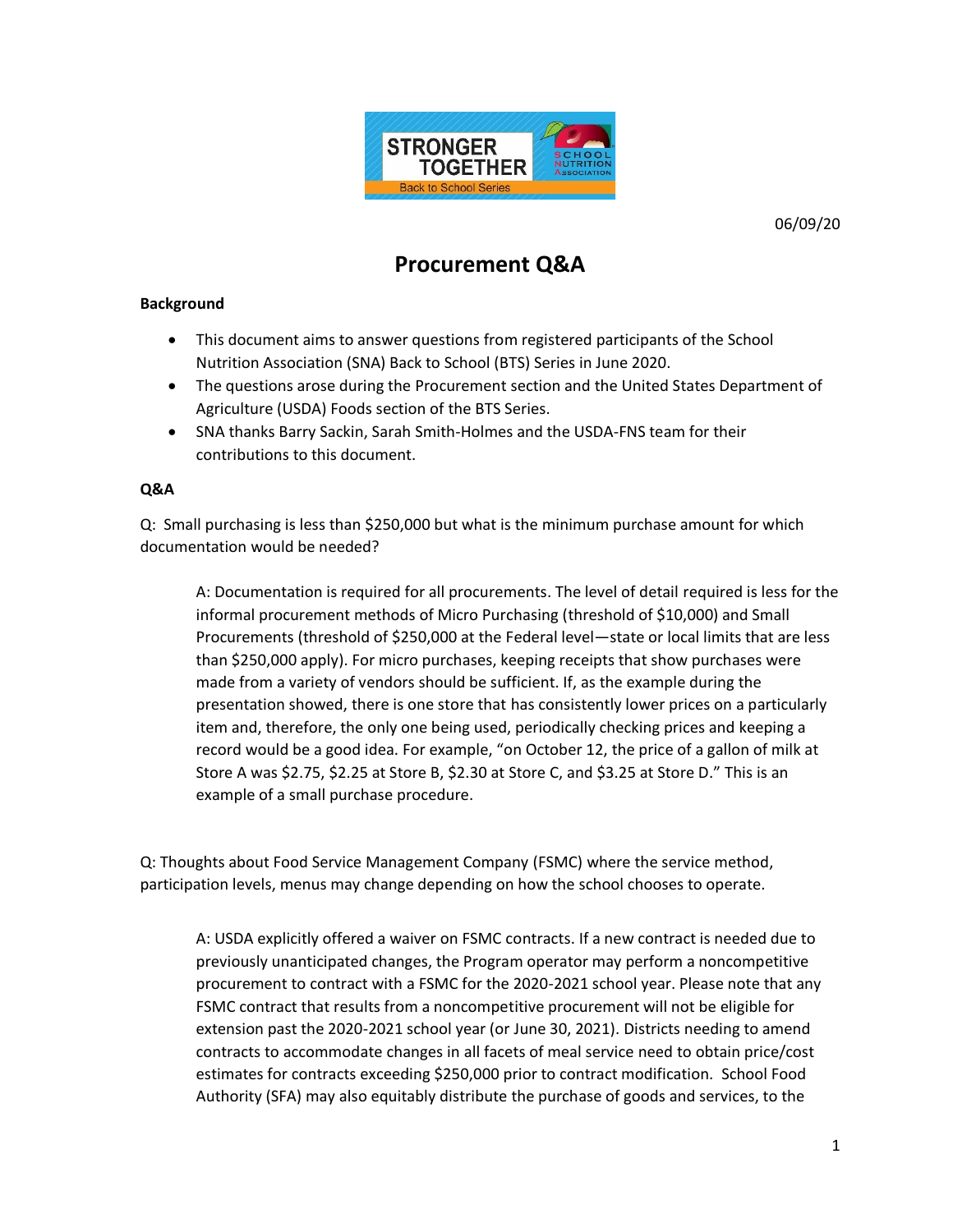maximum extent possible, among qualified sources using the micro-purchase method in 2 CFR 200.320(a) as long as the SFA considers the price reasonable, or they may use noncompetitive proposals in 2 CFR 200.320(f) to obtain the additional goods and services from qualified sources.

Q: For SFAs that were bid with FSMC for 20-21, are they required to use the RFP 21-day cycle menu for startup?

A: USDA waivers for FSMC contracts allow the suspension of the 21-day cycle menu. That is a local decision subject to the mutual agreement of the parties.

Q: Is the Child and Adult Care Food program (CACFP) FSMC RFP contract ready for the 2020-2021 school year?

A: We are unable to determine what contract is in question here. CACFP only allows for an Invitation for Bid (IFB) when contracting for a FSMC. See 7 CFR 226.21(a)(1)-(7).

Q: We were going out to bid for FSMC but due to COVID we decided to renew for our last allowable year. Can we still submit for a waiver to extend out 1 more year?

A: No waiver is required for SY2020-2021 if one additional renewal year option is available. For contracts expiring by June 30, 2020, FNS issued a nationwide waiver of the FSMC contract duration in 7 CFR 210.16(d) and 225.6(h)(7) allowing Program operators to extend FSMC contracts for the 2020-2021 school year.

If the question is to extend one additional year for SY2021-2022, no – the waiver FNS provided was for SY2020-2021 only.

Q: What was that section quotation again on adding items? Missed it.

A: Policy memo *Market Basket Analysis when Procuring Program Goods and Modifying Contracted-For Product Lists*, FD-144, SP 04-2018, SFSP 01-2018, CACFP 04-2018, published January, 18, 2018. [https://www.fns.usda.gov/usda-fis/market-basket-analysis-when-procuring](https://www.fns.usda.gov/usda-fis/market-basket-analysis-when-procuring-program-goods-and-modifying-contracted-product-lists)[program-goods-and-modifying-contracted-product-lists](https://www.fns.usda.gov/usda-fis/market-basket-analysis-when-procuring-program-goods-and-modifying-contracted-product-lists)

Q: Please elaborate on the SFA's ability to make substitutions vs contract amendments. Are you saying that the SFA may order a product not on their list of items bid?

A: The policy memo referenced above establishes the ability for a district to amend an existing contract within certain limits to add items as long as the district include their intention to do this in the original solicitation. If the Program operator did not this include language in the initial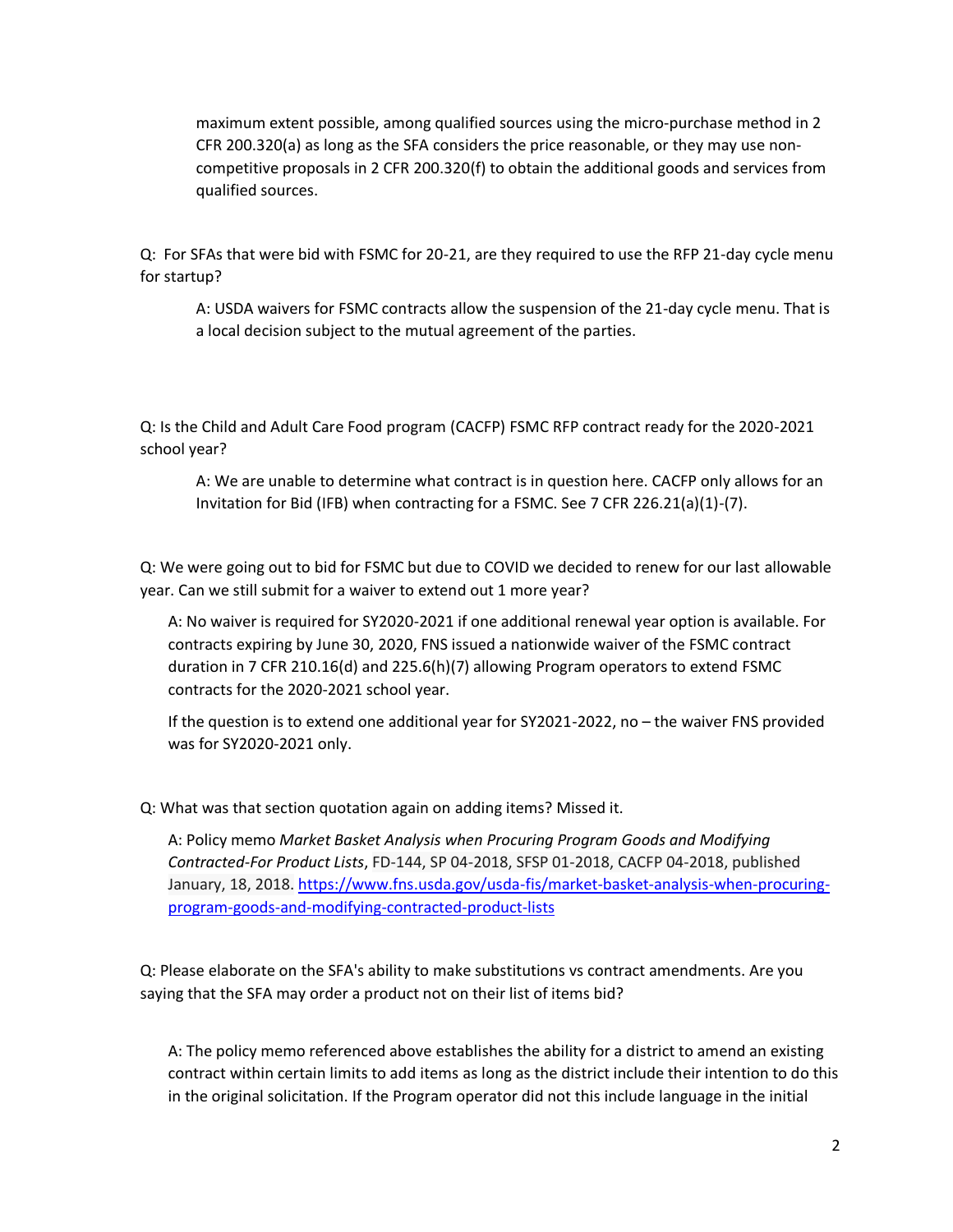solicitation, during the emergency the district may obtain the additional goods and services needed by using the micro-purchase method in 2 CFR 200.320(a) or non-competitive proposal method in 2 CFR 200.320(f).

Adding new items is different from a substitution. The best example of a substitution is when a processor changes a product formulation or eliminates an item from their catalog and offers an alternative item. However, the district might also require a substitution to accommodate the changes in service models. The example given was a bid for bulk bean and cheese burritos. When the district now needs a pre-packaged bean and cheese burrito, the district might request the substitution of the same burrito individually wrapped, if the product is available.

Q: Contract Product List: does this include a catalogue submitted with the Request for proposal (RFP)?

A: This is a more complex question. The first part of the above referenced policy memo dealt with "market basket" awards where the district awards a contract based on a subset of the items on the solicitation. Once awarded, the successful vendor must provide fixed pricing for the other items on the solicitation. A "catalog" of items including items not on the solicitation does not qualify. What does that mean? A district cannot request an open list of products, but must develop a list of required items. Items in the catalog that were not part of the solicitation are not considered approved as part of the contract. As stated above, additional items may be procured using the micro-purchase or non-competitive proposal methods, as applicable.

Q: Given that the federally declared public emergency ends on June 30th, do the flexibilities around emergency procurement end as well?

A: There is confusion around the June 30 date. This was the date originally included in the waivers given by USDA not related to any declared emergency. The waivers related to Seamless Sumer Options (SSO) and Summer Food Service Programs (SFSP) have been extended through August 31, and the Department is evaluating the need for additional extensions.

2CFR 200.320(f) does not state who is responsible for declaring an emergency. As the current situation varies significantly by local, state, and region, there is no broad definition or declaration of an emergency. Districts should ask their State agency if it considers the conditions at the local level to constitute an emergency and, therefore, apply the non-competitive proposal method to purchase goods and services.

Q: Can districts serve 3 meals at one time—breakfast, lunch and snacks under the SSO or SFSP guidelines?

A: No, that exceeds the limits of two meals, or one meal and a snack, for open and closed enrolled sites under SFSP and SSO. In addition, Program regulations do not allow lunch and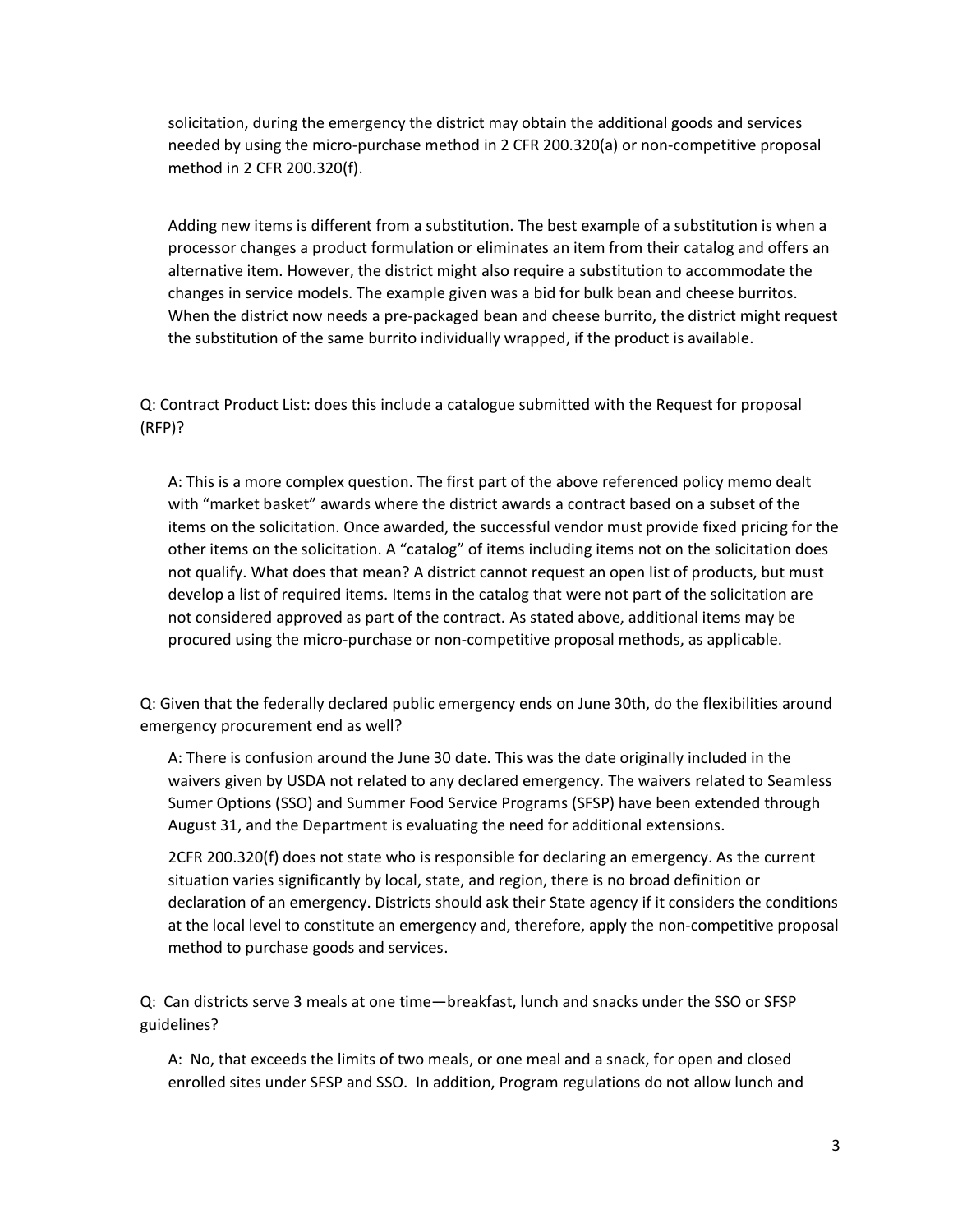supper to be served at the same site. The only types of SSO/SFSP sites that can serve three meals a day are camps and sites serving children of migrant workers.

However, if the site is operating SSO/SFSP and also the CACFP At-Risk Afterschool Program, then breakfast and lunch may be served under SSO/SFSP and a supper and/or a snack may be served under At-Risk. Under the current waivers, all meals may be provided at one time to participants, as long as each Program keeps accurate meal counts and claims only the meals served for that specific Program. It should be noted that At-Risk programs can only operate during the school year, which nationwide in 2020 ends on June 30.

Q: Can you provide an example of a cost analysis model, form, process?

A: Please reach out your State agency for assistance in obtaining this.

Q: On micro-purchases, is it \$10,000 per vendor/store, or category, i.e.: produce or milk? Or is it a total of ALL micro-purchases?

A: The micro-purchase limit is per individual transaction. It is not broken down by category and is not a total of all micro-purchases made in a year. As a reminder, Federal regulations require micro-purchases to be equitably distributed among qualified suppliers. Additionally, the micropurchase method does not require soliciting competitive quotes if the Program operator considers the cost of goods or services to be reasonable, and the aggregate dollar amount does not exceed the Federal micro-purchase threshold currently set at \$10,000.

Q: What authority at the Federal level is procurement with?

A: 2CFR 200 applies across the federal government. As "subgrantees"<sup>1</sup> of federal funds, it applies to all child nutrition programs. Oversight of school nutrition programs falls to the United States Department of Agriculture and, in most states, to the State Department of Education.

 $<sup>1</sup>$  The federal government has an agreement with each state, and the states have agreements</sup> with local school districts. Funding flows from the federal government to the states, which then distribute the funds to local districts, making the local district a subgrantee.

Q: So does the non-competitive procurement mean you can roll a bid that was due this year to give another year, if it is not a Food Service Management Company Contract.

A: FNS has no authority over contract duration periods except FSMC contracts. Other supplier contracts with a stated termination date or around June 30, 2020, may be extended subject to the procurement authority establishing the contract duration period. Contact your State or local procurement authority for information on extending these contracts.